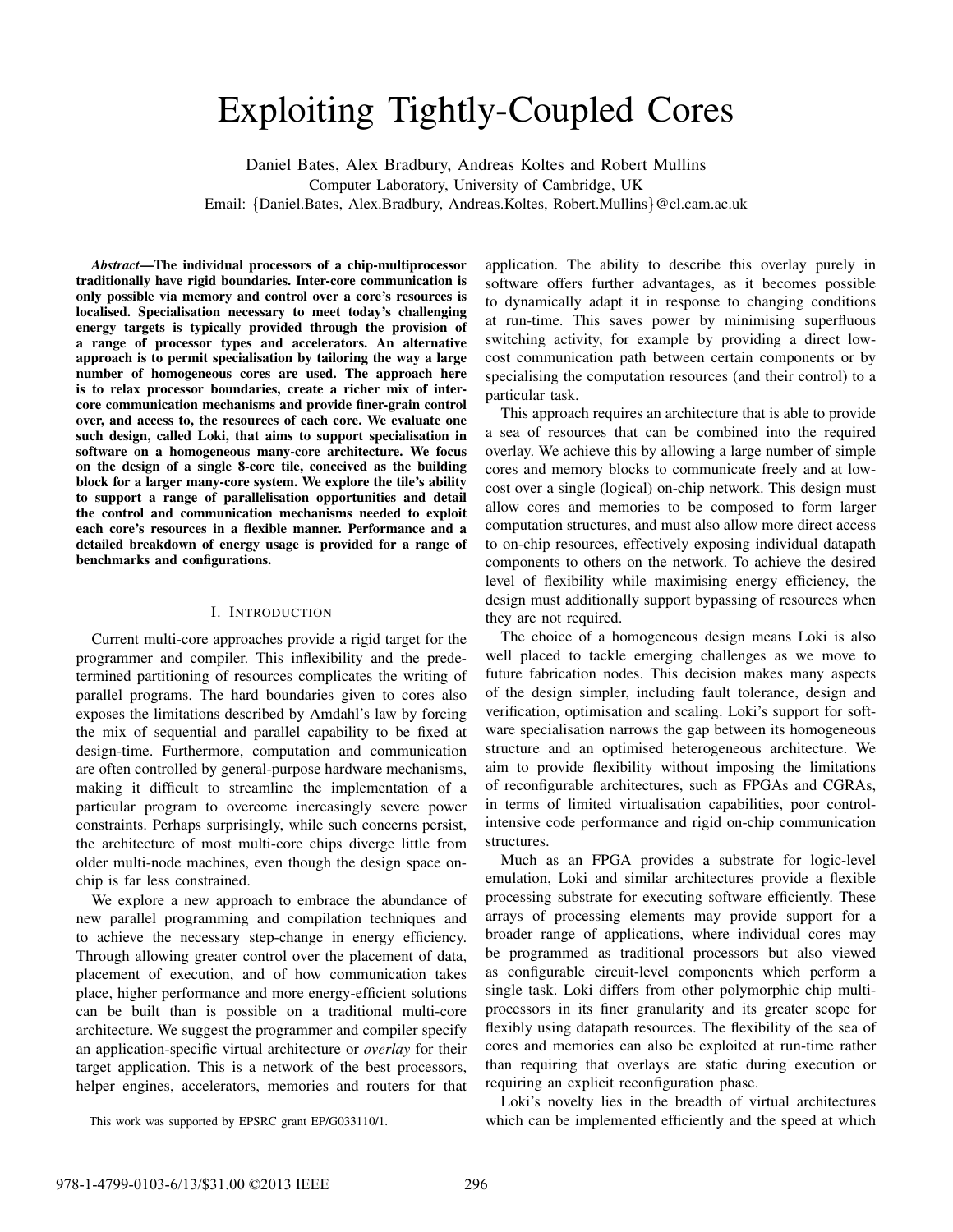

Fig. 1. Loki's tiled architecture. Left: chip with one tile highlighted. Right: tile block diagram.



Fig. 2. Loki core microarchitecture block diagram. IPK: Instruction Packet – atomic group of instructions similar to a basic block. CMT: Channel Map Table – mapping between logical and physical network addresses.

they can be configured. This is achieved by exposing many hardware elements through the instruction set and performing all specialisation in software. This main contributions of this paper are:

- An overview of the Loki architecture; one instance of the class of communication-centric architectures we describe (Section II);
- A framework for high-level energy modelling, and a detailed performance, energy and area characterisation for the Loki architecture (Section III);
- Demonstration that tightly-coupled cores, through the provision of compiler-controlled interconnect, allow a broad range of parallelisation techniques (Section IV).

# II. LOKI ARCHITECTURE

Loki is a homogeneous, tiled architecture, composed of cores and memories connected through an on-chip network (Figure 1). Each core has a relatively simple 32-bit scalar pipeline (Figure 2). A traditional RISC instruction set is augmented with the facility to provide most instructions with

direct access to the on-chip network. The studies in this paper focus on a single tile of the Loki architecture.

# *A. Software specialisation*

Loki aims to permit a programmer to exploit a widerange of execution patterns, mirroring the techniques used by many different architectures, e.g. SIMD, fine-grain dataflow, task-level pipelines, ILP, etc. Such patterns are exploited at run-time through software rather than with the aid of an explicit configuration. The aim is to tailor the execution and communication patterns to each program or phase of a program. Software management of each core's instruction and data stores is possible (though not compulsory), and network buffers are exposed to software through the instruction set.

# *B. Network-centric design*

The network is central to the design and provides the basic mechanism by which resources can be accessed and composed in a low-cost fashion. The buffers that hold incoming data from the network are register mapped and the instruction set extended to allow instructions to place their results directly onto the network. The network is used to carry both instructions and data and allows arbitrary communication between both cores and memories.

A tile has a local network allowing communication between its constituent cores and memories. Each tile is also attached to a global chip-wide network. The local network is implemented as a collection of networks each optimised for a particular communication pattern. Cores and memories communicate with each other over two fast crossbars (one in each direction) with half-cycle latencies to minimise memory latency. Each core also has a dedicated bus to which it can write to communicate with arbitrary subsets of other cores on the tile within one clock cycle. L1 cache banks are connected by a ring network to satisfy requests (e.g. for some instruction packets) that overflow into neighbouring cache banks. For the global interconnect we use a simple placeholder packetswitched mesh network, with a router in each tile providing single-cycle hops to neighbouring tiles.

Access to memory from each core is provided over the network in a decoupled fashion. This differs from the provision of a blocking memory access stage in a typical pipeline. A load instruction requests data from memory which is written into one of the core's input buffers. The pipeline will only stall if a subsequent instruction attempts to read this buffer when no data is present.

Instructions are grouped into atomic blocks called instruction packets (IPKs), which roughly correspond to basic blocks in the program. This approach is suited to the networked design: it allows a single memory request to result in a large transfer of instructions; and it makes prefetching simple, making it easier to hide memory latencies. Instruction packets may also be sent directly between cores, enabling the execution of short instruction sequences at remote cores (e.g. to access or store data in a remote tile). This is achieved either by requesting that memory sends a packet to a remote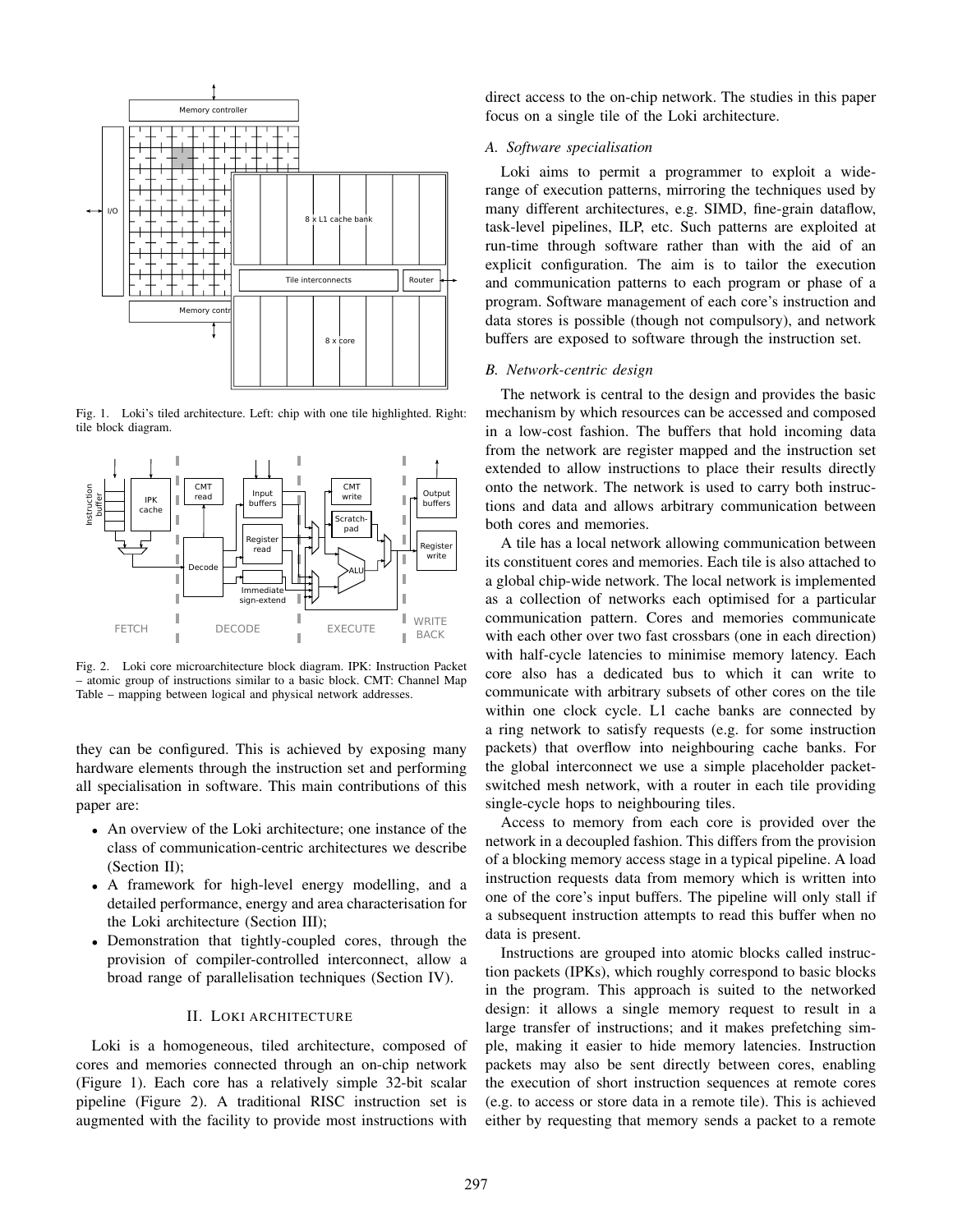```
uint32 t updateCRC32(uint8 t ch,
                     uint32_t crc)
{
  return crc_32_tab[(crc ˆ ch) & 0xff] ˆ
        (crc \gg 8);}
                 (a) C code
     setchmapi 1, r11
     [...]
     fetch r10
     xor r11, r14, r13
     11i r12, %lo(crc_32_tab)<br>
1ui r12, %hi(crc_32_tab)
               r12, %hi(crc_32_tab)
     andi r11, r11, 255
     slli r11, r11, 2
     addu r11, r12, r11
     1 dw 0 (r11) \rightarrow 1srli r12, r14, 8
     xor.eop r11, r2, r12
```
(b) Loki assembly code

Fig. 3. CRC code example showing features of Loki's instruction set.

core or by sending an inlined instruction sequence to a remote core's instruction buffer. When an instruction packet is fetched, it does not execute immediately, as in the case of a traditional branch instruction, but is queued up to execute when the current packet has completed. This behaviour is similar to the atomic instruction blocks used by the SCALE architecture [13]. Loki also supports predicated execution to reduce the amount of control flow, increasing the average size of instruction packets.

*Channels* are a fundamental design feature which allow components to communicate. Each core and memory has associated with it a number of channel-ends, to which it can read and write. Each channel connects a single source to one or more destinations. Channels are typically allocated at compiletime, though it is also safe to perform run-time allocation if it is known that messages from different sources will not collide. Attempting to read from an empty input buffer, or channel-end, will cause the pipeline to stall. Writes also stall if the network is blocked or, in the case of longer distance communications, if no buffer space is available at the receiving core (end-toend flow control). A layer of indirection is provided when writing to a channel in the form of a channel map table (CMT). This small table, present in every core, holds the full network addresses that data will be sent to, avoiding the need to encode these at the instruction level. The channel map table is also used to specify multicast groups and enable communications, and hence threads if necessary, to be remapped transparently at run-time.

Figure 3 lists a fragment of the kernel of the CRC benchmark. Before the kernel begins, *setchmapi* associates the logical network address 1 with the physical network address held in r11. The function itself begins with an instruction *fetch*: the next instruction packet to be executed is known immediately, and is fetched in advance. The load instruction (*ldw*) demonstrates the ability to send data onto the network with the  $\rightarrow$  notation; most instructions are able to store their results locally, send them over the network, or both. The load works by sending a memory address over the network to the appropriate cache bank. The cache bank also has a channel map table which has been configured to send data back to channel 2 of the core. This data is used in the final instruction: registers 2-7 are mapped to the input buffers. The .eop marker denotes the end of the instruction packet and triggers the start of execution of the packet fetched previously.

## *C. Instruction and data supply*

Instruction packets can be stored in each core's 64-entry level-0 (L0) instruction packet cache to take maximum advantage of any available locality. Effective use of such L0 instruction caches has the potential to significantly reduce power consumption [1], [2]. The cache is fully associative and has a FIFO replacement policy to minimise the number of conflict misses and maximise utilisation of such a small store.

Each core also has a 16-entry instruction buffer. The buffer is used for instructions which will only need to be read once and for specialised code sequences which fit in the smaller store. This includes simple tasks sent between cores, but also includes code regions for which the cache will perform poorly, allowing the relatively expensive cache to be bypassed and reducing instruction supply energy. The buffer has priority over the cache: if there are pending packets in both structures, the one from the buffer is selected. Once an instruction packet from either source begins execution, it continues to completion.

A 256-word compiler-managed scratchpad is provided in each core to reduce the cost of accessing small tables of data, constant values, and sometimes sections of the stack. The scratchpad has the advantage that when a table is stored, element  $x$  of the table can often be stored at index  $x$  of the scratchpad, eliminating the need to generate a memory address.

#### *D. Memory system*

Each tile holds eight 8kB memory banks which make up the unified L1 cache. To increase uniformity and flexibility, memory banks are also accessed over the network. This allows cores to masquerade as memories, e.g. in order to apply a transformation to memory addresses before accessing the banks themselves. This could be useful for implementing virtual memory, memory protection, and transactional memory, for example. It also makes the memory banks easily accessible to multiple cores. In order to reduce the impact of the network latency when accessing memory, arbitration is done in parallel with computation or memory access – the total time required to access what is effectively a 64kB banked L1 cache is two clock cycles in a zero-load system.

The L2 memory system is left undefined for this work as it is outside of the local tile. We are currently experimenting with a configurable L2 memory system that would allow the L2 cache memory to be used in a number of different ways. Loki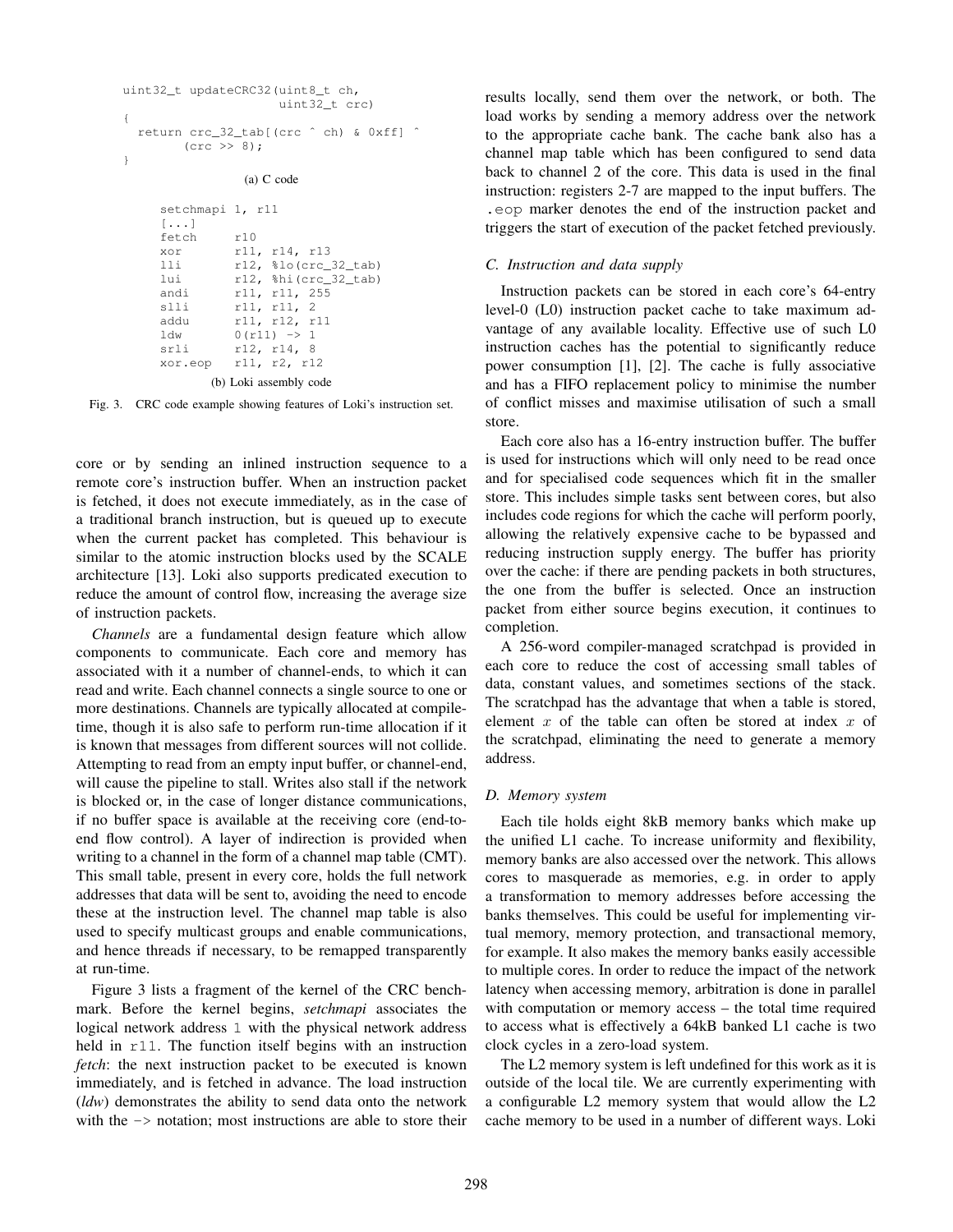does not currently support hardware cache coherence between tiles.

# III. METHODOLOGY

## *A. Performance modelling*

The architecture is modelled in SystemC. Together with performance data, fine-grain event counts are collected in order to estimate energy consumption. Simulation is cycleaccurate apart from the modelling of system calls, which complete instantaneously. For this reason, we lightly patch some benchmarks to remove system calls from inner loops, to reduce their impact on performance results.

The L2 cache is not fully modelled: it has a latency of ten cycles (beyond the L1), consumes no energy, and is large enough to hold all data required to execute a benchmark. The impact of this on our current compute intensive benchmark suite is minimal.

## *B. Benchmarks*

Our experiments are performed using the MiBench benchmark suite [3]. We use only integer benchmarks, since Loki doesn't yet have hardware floating point support, and we use only those benchmarks which compile (some require libraries which are not yet supported on Loki). We simulate ten benchmarks in total covering all six of the MiBench categories: automotive, consumer, network, office, security and telecom.

All benchmarks are compiled using the settings suggested by the MiBench makefiles and are executed using the "small" inputs. We execute the benchmarks with the aid of the Newlib [4] C standard library implementation.

We use a custom LLVM-based [5] compiler. Since the compiler is not yet able to perform some optimisations, we hand-modify the most frequently executed regions of each benchmark. The modifications are expected to be within reach of a standard optimising compiler, and include simple optimisations such as removal of no-ops and filling branchand load-delay slots.

## *C. Energy modelling*

We describe all of the major datapath main components in SystemVerilog and implement them using the Synopsys Design Compiler and IC Compiler tools. Parasitics are extracted using StarRC and power is measured on a cycle-bycycle basis using Primetime. Simulation event logs are then combined with energy consumption data in order to form an energy model using a multiple regression analysis for each component. Events of interest include the types of operation performed and number of bits toggled. Power is estimated assuming perfect clock-gating at the datapath component level. Energy models for interconnects are extracted in a similar way for fast, slow, well spaced and congested scenarios. We use Orion 2.0 [6] to model the high-level clock tree and validate it against a 1-bit bus of comparable length. We use a commercial memory compiler to obtain energy models for each of the SRAMs.

All results are obtained for a commercial 40nm low- $V_t$  process. We select only low- $V_t$  cells and leakage is subsequently low and is not reported here. Timing is closed using a multicorner PVT analysis where  $0.99V$  and  $-40°C$  is usually the worst-case corner. Energy results are reported for the typical case (1.1V,  $25^{\circ}$ C). We target a 435MHz clock rate due to simultaneous constraints from the instruction packet cache, register file, and memory bank. The design is conservatively margined at the WC corner including foundry recommendations for OCV and clock jitter. Our clock period is ∼42 FO4 delays, within the typical range of 40-60 FO4 delays for modern system-on-chip designs. We note that synthesizing and modelling each datapath component separately will likely overestimate costs slightly.

The floorplan of a single tile is shown in Figure 4. A tile size of  $1mm^2$  permits 8 cores and  $8\times 8kB$  memory banks, with a crossbar latency of half a clock cycle and a multicast latency of one cycle. A larger tile would increase the latency and energy costs of communication, while a smaller tile would reduce the gains from coupling cores, as more communication would involve traversing a higher level of the network hierarchy. It is interesting that the network structures consume such a small area – this highlights the opportunities for dense interconnects and a rich variety of communication patterns. Each core was configured as follows after a simple exploration of the design space: 64-entry instruction cache (with 16 cache tags); 32 entry register-file; 7 network buffers of 4 entries each; 256 entry scratchpad memory; 16-entry channel map table.

## IV. EVALUATION

In this section we explore some of the many parallel execution patterns possible when fast and efficient inter-core communication is available. Mapping code across multiple cores can be used to increase both performance and energy efficiency. Three case studies are performed into different types of parallelism, using subsets of the benchmarks which are able to make use of each. Small studies are performed to identify the effects of additional hardware changes which could further improve the profitability of particular execution patterns.

# *A. Baseline*

Energy consumption for each benchmark running on a single Loki core is shown in Figure 5 – data supply consists of register and scratchpad accesses, and the network interface consists of the channel map table and network buffers. Energy per operation varies between 10.2pJ and 20.6pJ, and is usually dominated by the supply of instructions from the cache hierarchy. In general, the benchmarks with the highest energy consumption per operation are those for which the L0 instruction cache performs poorly: *adpcm* consists mainly of a single loop which is too large to fit in the local instruction store, and *jpeg*, *qsort* and *stringsearch* contain extensive control-intensive code sections.

An ARM1176JZF-S processor in the same process consumes approximately 140pJ/operation (scaled from published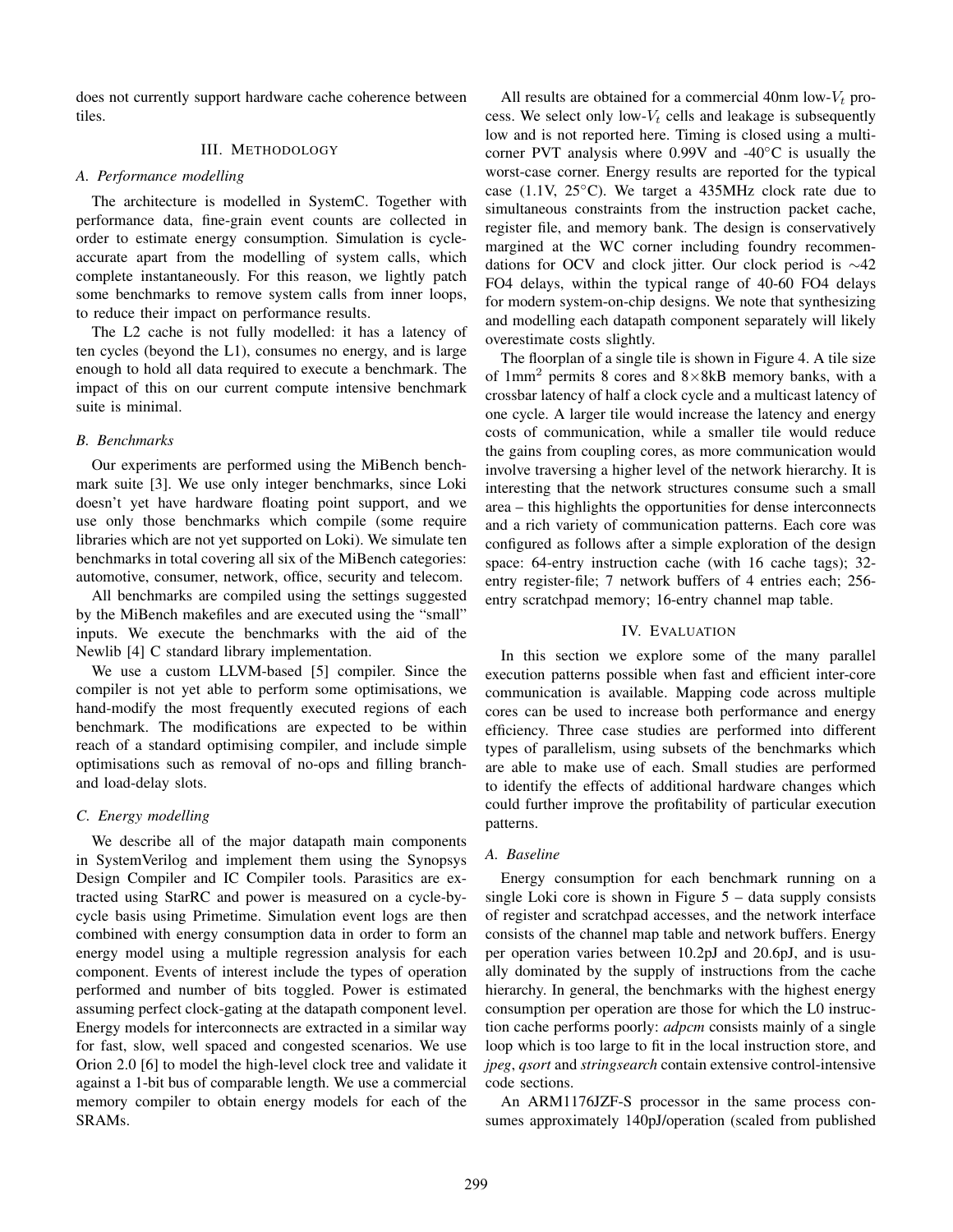

Fig. 4. Floorplans for tile and core after all major subcomponents have been placed and routed. The tile occupies an area of 1mm×1mm and each core occupies 360µm×125µm.



Fig. 5. MiBench baseline energy distribution.

data at 65nm [7] and confirmed through measurement) and consumes an area of approximately 1mm<sup>2</sup> with 32kB cache and a double-precision floating point unit. Dynamic instruction counts are  $1.4$ -2.2 $\times$  higher on Loki than the ARM processor at present. Overall execution on a single Loki core is typically 1-  $1.8\times$  slower than the ARM core clocked at the same frequency. In most cases, Loki is able to close the performance gap when exploiting additional cores. The large difference in energy per operation suggests that it is possible to execute many Loki



Fig. 6. Performance and energy consumption as the number of data-parallel cores changes, relative to the baseline sequential implementation.

instructions in place of each ARM instruction to improve performance, while still consuming relatively little power.

# *B. Data-level parallelism (DLP)*

When all iterations of a loop are independent (DOALL), executing them in parallel is trivial; the iterations can be sliced in whichever way is most convenient, and distributed across the cores.

When there are fixed cross-iteration dependencies (DOACROSS), it is necessary to set up communication channels before the loop begins, and modify the loop body to use the network when appropriate. On Loki, this can usually be done with zero performance overhead, as reading from the network replaces a register read, and sending onto the network is an optional feature of most instructions. The exception is that data must be copied into a register if it is needed multiple times since reads from network buffers are destructive. Also required are an initialisation phase to send the initial live-ins, and a tidying phase where any superfluous values are drained after the loop completes.

A number of loops exhibiting data-level parallelism were selected from the benchmarks. *adpcmc* contains DOACROSS parallelism, and all others are DOALL. Figure 6 shows how performance and energy scale as the number of cores used increases. The loops display a wide range of behaviours: some, such as *stringsearch* scale well, achieving a 5.4× speedup on 8 cores, and others such as *jpeg dct* do not scale well because there are too few loop iterations for the execution pattern to be worthwhile. *adpcmc* converges on a speedup of approximately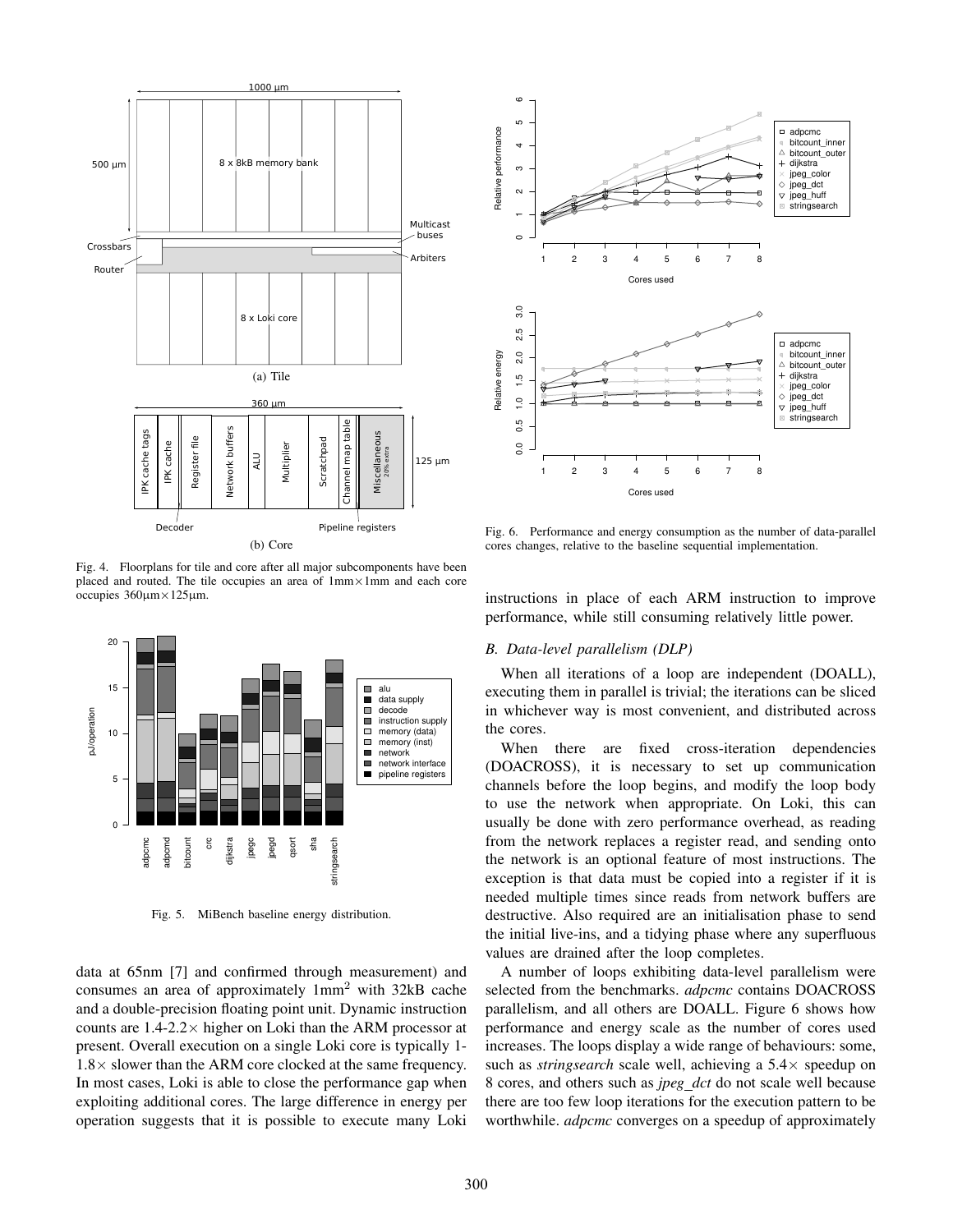

Fig. 7. Performance and energy consumption as the width of the number of data-parallel changes, when making use of a helper core, relative to the baseline sequential implementation.

2 when it uses 3 cores; this is limited by the dependencies between iterations and is not helped by the addition of further cores. For many of the benchmarks, energy remains roughly constant as more cores are used. This is because the same work is being done, but spread across more cores. The height of the line on the energy graph represents the overhead of the execution pattern: *bitcount inner* has very tight loops, so the overhead is proportionally higher. For *jpeg dct* and *jpeg huff*, energy increases because there are not enough loop iterations to overcome the overheads of filling multiple L0 caches. **ENERGY CONSULTERINGTERS AS THE CONSULTERINGTERS AS THE CONSULTERINGTERS (SEE THE CONSULTERINGTERS AS THE NUMBER OF CORES IN THE CONSULTERINGTERS (SEE THE CONSULTERINGTERS AS THE CONSULTERINGTERS OF CONSULTERINGTERS (SEE** 

When mapping data-level parallelism across multiple cores, much work is duplicated. This includes repeated computation or access of data, and repeated fetching of identical instructions. We explore using one core as a *helper core* to provide common data required by all other cores. This reduces the work done by the data-parallel cores and contention at L1 banks, at the cost of reducing the number of cores processing the input data by one. This process of extracting redundant work is known as scalarisation [8].

The impact of such helper cores is shown in Figure 7. *dijkstra* and *stringsearch* are excluded as they are too controlintensive to benefit from a helper core. *adpcmc* is excluded because it makes use of DOACROSS parallelism, so the cores require more decoupling than the helper core allows. In most cases, energy consumption decreases from the plain DLP implementations because less work is being done in total. For *bitcount inner*, *bitcount outer* and *jpeg color*, total



Fig. 8. Energy consumption of various instruction sharing strategies. Results are for 8 cores.

because the helper core is able to provide data to more cores at once, so needs to do so fewer times. The performance impact depends on the amount of work which can be offloaded onto the helper core and the number of cores being used, and ranges from a 20% decline for *jpeg dct* to a 16% improvement for *jpeg color*. Energy consumption for 8 cores is an average of 11% lower than without the helper core.

In practice, the helper core could take a variety of forms, i.e. it could itself be a virtual processor composed of multiple cores to take advantage of further parallelism.

We also perform a limit study on the possibility of each instruction being cached by only a single core, and distributed to all others when necessary (Figure 8). Instructions are distributed before being decoded: Loki's decode logic is very simple, and existing buses can be used, rather than requiring a wider bus for decoded instructions. In the limit case (*Lower bound*), this will cut instruction supply costs (including memory accesses and network activity) by the number of cores. More realistic implementations are also presented: *Multicast direct* includes the cost of communicating the instructions directly to other cores' pipeline registers, and *Multicast to buffers* uses the existing core-to-core network to send instructions to cores' instruction buffers.

With no duplicate instructions in the cores' L0 caches, the L0 cache capacity of the group scales up by the number of cores. Access costs remain constant, however, since only a single cache is accessed at a time. *Larger cache* shows the energy impact of L0 caches which are 8 times larger but have the same access costs. Techniques for switching between different cores' instruction caches have been demonstrated previously by the Elm architecture [9]. The extra cache capacity improves performance by an average of 14% for 8 cores.

The technique is only suitable for DOALL parallelism, since the cores all execute the same instruction at (roughly) the same time. We assume that it is possible for data to be arranged in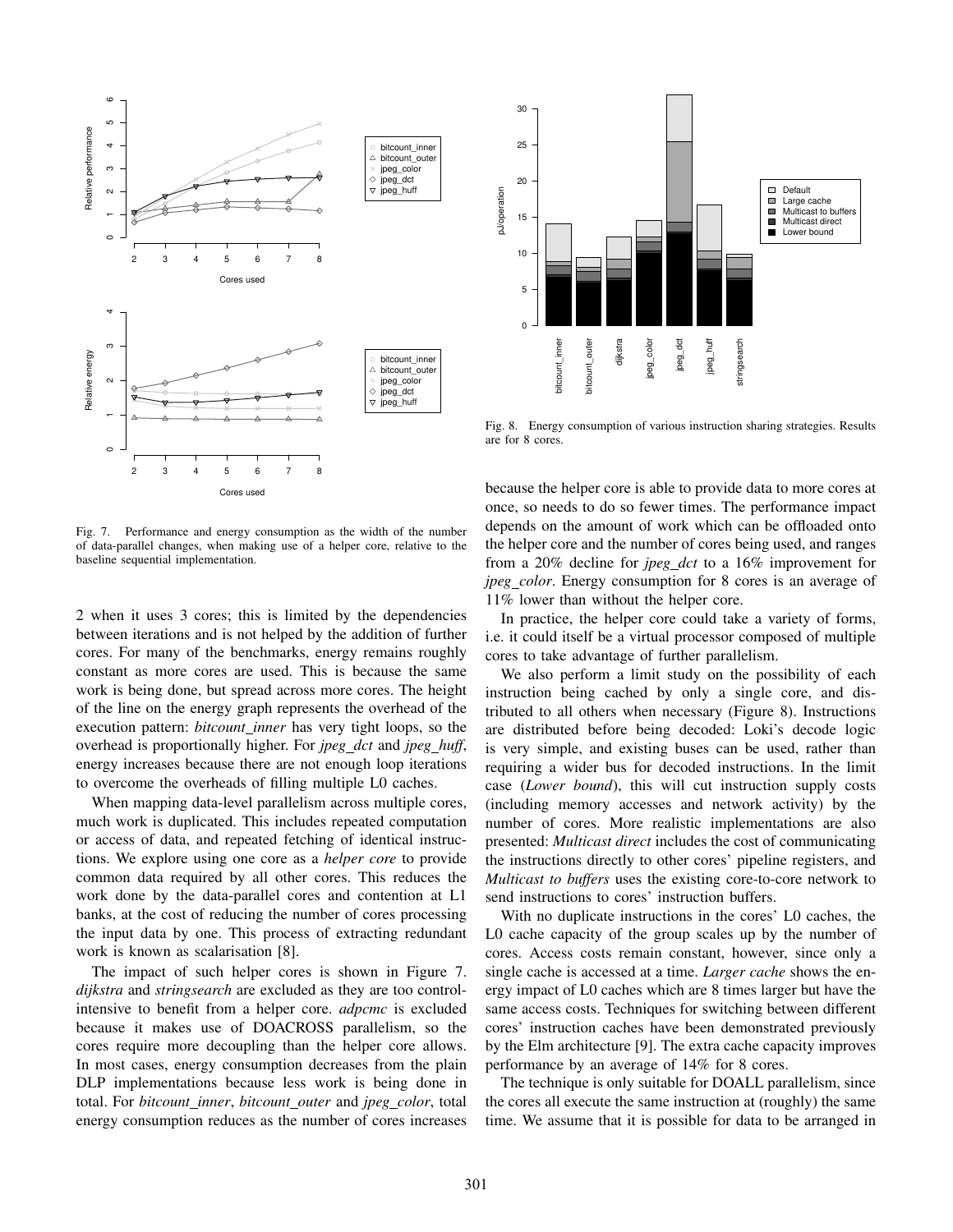memory such that the effects of additional contention at the L1 banks are negligible.

The two optimisations described in this section—the helper core and instruction sharing—can be applied in combination to further reduce energy consumption.

Modern embedded processors often have SIMD extensions to their instruction sets to improve performance and reduce power consumption. We believe that Loki's flexibility allows us to increase coverage and accelerate a higher fraction of code.

#### *C. Dataflow*

Dataflow is an execution paradigm where a change in the value of a variable automatically forces recomputation of any variables which depend on it.

Dataflow can be implemented on Loki by setting up the required communication network, and placing a small number of instructions on each core for repeated execution. We call these *persistent* instruction packets, and they are executed by using a special version of the *fetch* instruction which specifies that the packet should execute repeatedly until a *next instruction packet* command is received or a new packet is fetched. Loki's blocking network accesses mean that cores wait to receive new data before processing it. One of the advantages of the dataflow execution pattern is that it reduces switching activity in each pipeline. If the persistent instruction packet contains a single instruction, it can remain in the execute stage and much of the pipeline can be clock gated after the first access: the entire fetch pipeline stage (including pipeline register); decoder; channel map table; and register file (if nothing is written to it). required communication network, and placing a small number  $\mu$  is  $\frac{1}{2}$  is  $\frac{1}{2}$  is  $\frac{1}{2}$  is the perform instruction packet, and they are excelled by using a special version of the *ferch* instruction which

Although much of the pipeline is superfluous when one instruction is executed repeatedly, network buffers, arbiters and interconnect see increased activity. Dataflow execution is only beneficial if these costs are outweighed by the savings in reduced pipeline activity.

Coarse-grained reconfigurable architectures (CGRAs) are composed of a mesh of functional units and are designed to execute dataflow graphs with low overhead. Loki can be seen as similar to a CGRA, but with an entire processor instead of a simple functional unit. This increases computation overheads, but allows better performance in other cases, such as controlintensive code. It is possible to map multiple instructions to a single Loki core in cases where overheads of pure dataflow are too high.

Figures 9 and 10 show how behaviour changes for two benchmarks with tight loops which can make use of the dataflow execution pattern. For each benchmark, a baseline running on a single core is compared against a version where instructions are spread across as many cores as possible to mimic traditional dataflow (*spread*), and a version where all instructions on the critical path are placed on a single core (*perf*).

Figure 9 shows that energy spent on instruction and data supply decreases as the application is spread across more



Fig. 9. Energy distribution when using dataflow execution pattern.



Fig. 10. Relative performance when using dataflow execution pattern.

each core decreases, and it is possible to fit them into the more-efficient instruction buffer and bypass the L0 cache. Data supply energy is reduced due to fewer register accesses, but is replaced by increased network costs. Components such as the decoder and pipeline registers also show reduced activity.

Figure 10 shows that execution time and performance both improve over the baseline in all cases. *crc* sees a reduction in the number of operations due to the increased number of available registers. Performance does not improve when the application is spread across more cores because network latency is introduced to the critical path, slowing execution. Energy consumption doesn't see any improvement in these cases either. It was found that keeping a value in a local register file was 3.7pJ cheaper than sending the value to another core (assuming 50% of bits toggle). This is greater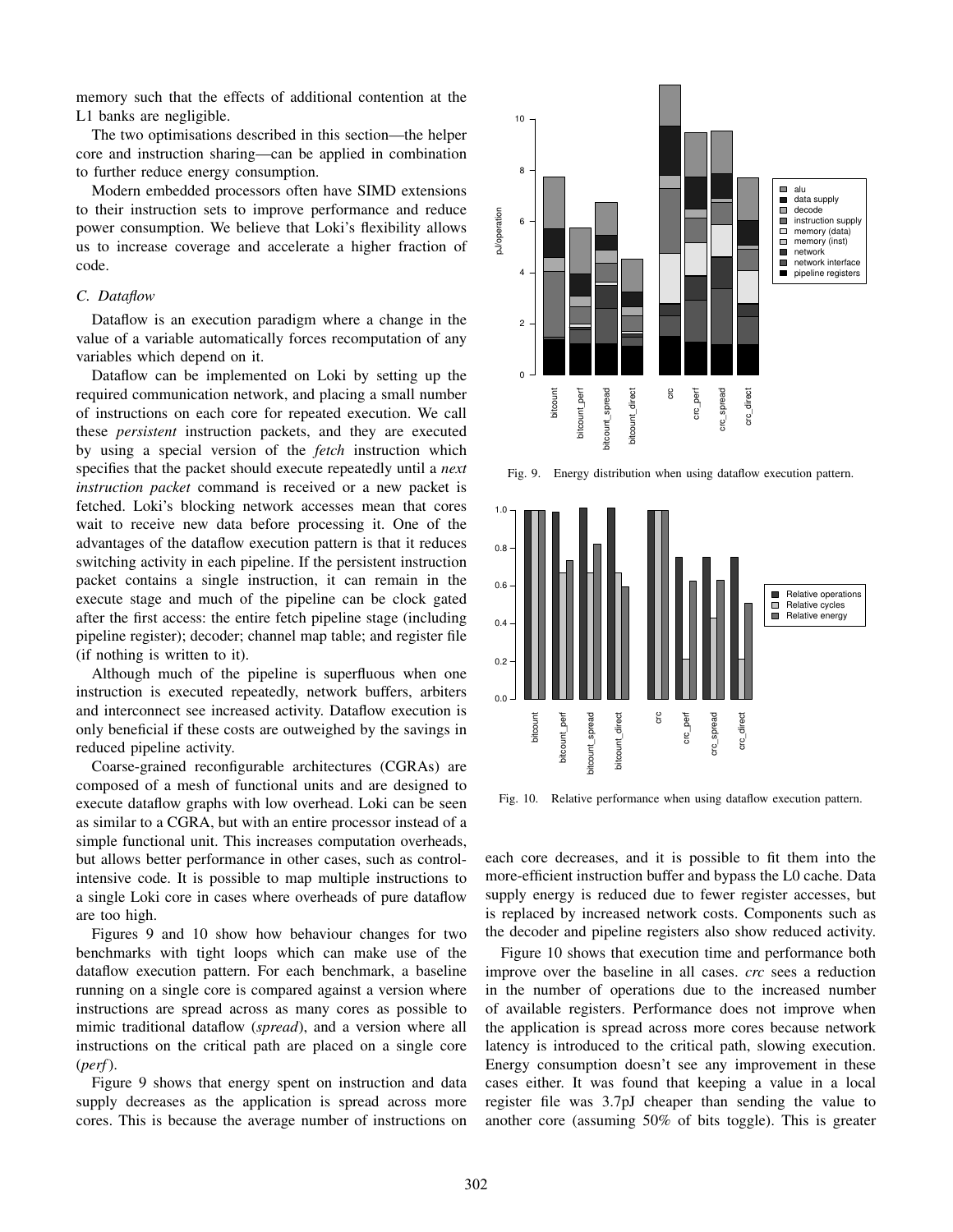than the 2.7pJ saved when a core repeatedly executes a single instruction and is able to bypass many components in the pipeline.

Both latency and energy consumption can be improved by taking inspiration from CGRAs and providing direct links between functional units of neighbouring cores. This would bypass much of the network, and reduce latency to zero cycles, at a cost of larger multiplexers at ALU inputs. Since each core can consume two inputs and produce one output but has only two neighbours, the worst case is that two-thirds of dataflow communication can use these direct links. In practice, the fraction is often much higher because of operations with fewer inputs or outputs and instructions which use multicast instead. 75% of *bitcount*'s communication was between neighbouring cores, and 88% for *crc*.

The results of using this technique are shown in the *direct* entries in Figures 9 and 10. Network latency no longer adds to the critical path, so performance matches the *perf* case, but more cores are able to enter a low-energy state. *bitcount*'s energy reduces by 28% over the *spread* case to 4.5pJ/operation, and *crc*'s energy reduces by 19% to 7.7pJ/operation.

### *D. Pipeline-level parallelism*

Pipeline (or streaming) parallelism involves each core independently processing data, and passing the result onto the next core. Locality is improved by having each core working on a smaller section of the program, and at the same time parallelism is exploited by executing multiple pipeline stages simultaneously.

This can be implemented on traditional multi-core architectures, but we have more flexibility on Loki: each pipeline stage can be made parallel (useful for eliminating bottlenecks) and cheaper communication allows finer-grained stages. We also explore the use of pipelining for reasons other than improving performance: energy consumption can be reduced by making use of the increased cache and register capacity of multiple cores.

Each pipeline stage can be mapped to a virtual processor on the Loki fabric. The virtual processor can be a single core, or it could be a group of cores, specialised for the particular workload. The virtual processor can exploit any form of parallelism, or could be optimised to reduce energy consumption (or both).

Pipeline parallelism was manually extracted from applicable MiBench applications by creating a function for each pipeline stage whose result was the input for the next stage. Figure 11 presents the performance and energy impact of this transformation. For *stringsearch*, performance improved by 4.2× with 6 cores, and for *jpeg color*, performance improved by  $1.8\times$  with 3 cores. In both cases, energy consumption rose at first, due to the overheads of the wrapper function used to implement pipelining, but then fell as cores' tasks became small enough to fit in the L0 cache. We expect that these overheads can be reduced with compiler optimisation, improving the profitability of this execution pattern in the process.



Fig. 11. Relative performance and energy consumption when using software pipelines of different lengths, relative to the baseline sequential implementation.

We further explored the effects of pipelining for improved cache behaviour with the *adpcmc* benchmark; its main loop body does not have an obvious point at which it can be split, and there are dependencies between loop iterations which prevent traditional pipeline parallelism. The loop body was naively split at the basic block boundary closest to the halfway point such that each section fit in an L0 cache, and register contents were communicated across the network as necessary. This transformation effectively creates a *virtual processor* which is tailored to the application by providing sufficient instruction cache space. A side effect is that the number of registers and functional units also increase, allowing for parallelism and reduced register pressure. After applying the basic optimisations described in Section III-B, performance improved by 153% and energy reduced by 69% to 9.6pJ/operation. These super-linear improvements were helped by a 15% reduction in instruction count due to the extra registers, ILP extraction, and improved caching. Mapping the code across two cores outperforms a single core with twice as much cache by  $2\times$  and improves energy consumption by  $20\%$ .

#### *E. Summary*

We have shown that it is possible to use tightly-coupled cores to profitably exploit multiple forms of parallelism: DLP, dataflow and task-level pipelines. This allows a broader coverage of parallelism, as each application can only usefully be parallelised using a subset of execution patterns. We also suggest small modifications to the hardware which improve performance and energy consumption further. SIMD execution with instruction sharing achieves an average of  $3.6\times$ speedup with 8 cores with only 2% more energy consumed.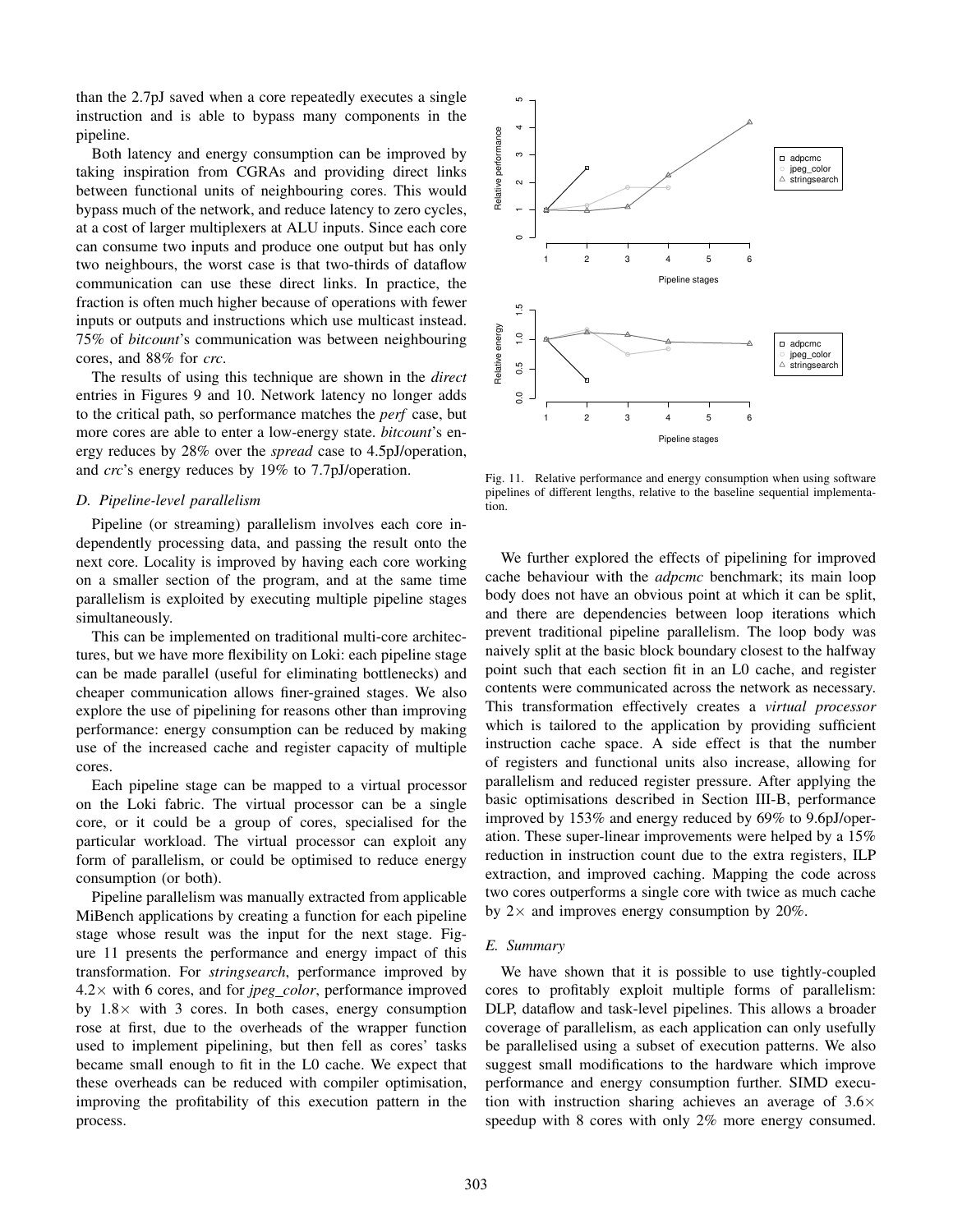*bitcount inner* sees a 6.4× speedup and *bitcount outer* sees a 20% energy reduction. Dataflow execution was able to improve performance of  $crc$  by  $4.7\times$  using 5 cores, with a 35% drop in energy consumption. Task-level pipelining allows core resources to be used more efficiently, resulting in a  $2.5\times$  speedup and 70% energy reduction with two cores for the *adpcmc* benchmark – far better than when exploiting DOACROSS parallelism in the same benchmark.

Also possible, though beyond the scope of this paper, is the ability to exploit instruction-level parallelism across multiple cores. This can be performed in a VLIW-like way, using the low-latency network for data forwarding, or by assigning decoupled instruction strands to each core.

The ability to use multiple cores to increase the resources available to an application suggests that it may be sensible to deliberately under-provision each core, with the expectation that the appropriate number will be grouped together for the task at hand. This would mean lower-power building blocks for virtual architectures, and the ability to provide resources at a finer granularity.

# V. RELATED WORK

The Raw processor [12] also provides tightly coupled onchip networks. Raw's static networks provide low-latency communication between cores. Access to them is provided by register mapped input and output FIFOs. The static routers themselves execute programs that dictate the how the network is configured on a cycle-by-cycle basis. In contrast, Loki exploits statically allocated channel buffers and end-to-end flow control when required. Loki also places a number of cores within a single tile supported by local point-to-point and multicast networks.

ACRES [10] explored the compilation issues and opportunities when programs are to be mapped spatially across a homogeneous fabric. Loki is able to emulate many of the capabilities of the ACRES proposal.

PPA [11] and Smart Memories [14] both allow an architecture to reconfigure itself in software to adapt to an application's needs. Smart Memories is able to partition its physical memory into virtual memories, each with different capacities, line sizes, replacement policies, and so on. PPA is able to dynamically adjust the number of functional units being used, depending on the available parallelism in the program. SCALE [13] and TRIPS [15] both introduce new ways of executing programs. SCALE is an instantiation of the vectorthread paradigm, which allows execution to move between SIMD and MIMD depending on the type of parallelism available. TRIPS makes use of the EDGE ISA to efficiently exploit dataflow parallelism on a homogeneous fabric and blur the boundaries between cores. Loki uses tightly-coupled cores to provide further flexibility: as well as changing the number of cores being used, it is also possible to change the type of parallelism they exploit. Loki is able to efficiently emulate the SIMD parallelism exploited by PPA, the master-slave and independent execution patterns of SCALE and the dataflow execution of TRIPS.

The Elm architecture [9] explores a number of techniques that permits software to better control the movement of instructions and data in order to improve energy efficiency. Both communication resources and the movement of instructions and data through the storage hierarchies can be managed by the compiler. Groups of four processors are grouped within an Ensemble and local interconnects permit register-mapped single-cycle communication (blocking and non-blocking) between the cores. SIMD execution is supported by allowing a single core to broadcast instructions to others in the group.

There have also been a number of recent architectures described that are able to dynamically compose a small number of cores to create more powerful multiple-issue cores [16], [17]. A related approach starts with a complex superscalar core and make modifications to allow it to switch between singlethread-high-performance and multiple-thread-high-throughput modes [18]. These architectures are limited in the types of parallelism they are able to exploit, so in some cases will have to settle for a sub-optimal configuration.

In this paper, parallelism was extracted manually. There has been a lot of recent work on automatic parallelisation, however, and much of this could be applied to Loki. It is possible to extract DOALL parallelism [19], DOACROSS parallelism [20], and pipeline parallelism [21]. Dataflow graphs are standard intermediate representations within compilers, and can be mapped to cores automatically. There also exist transformations to increase the amount of time that an execution pattern can be used; Zhong et al. use speculation to extract more DOALL parallelism [22], and pipeline parallelism can become an enabling transformation for other forms of parallelism [23].

#### VI. CONCLUSION

The addition of low-latency and low-cost point-to-point and multi-cast interconnect between cores provides an opportunity to exploit a variety of parallel execution patterns on a relatively simple low-power homogeneous platform. Streamlined processor pipelines permit energy per operation to be reduced to around 10pJ, more than an order of magnitude lower than typical mobile application processors. Furthermore, many of the execution patterns explored are able to simultaneously improve performance and energy as more cores are employed. Current work is on extending our compiler's support for exploiting multiple cores given modest amounts of ILP, exploring dynamic reconfiguration, and the ability to reconfigure more of the design, such as network protocols.

Future mobile systems will be required to provide 1000GOPS at ∼1pJ/operation. This work is a step towards many-core systems with more than 1000 cores which will, we predict, be able to achieve this target without the need for complex heterogeneous architectures. We suggest that design and verification effort is better spent on optimising a regular all-purpose architecture, rather than a wide-range of programmable processors and fixed-function accelerators.